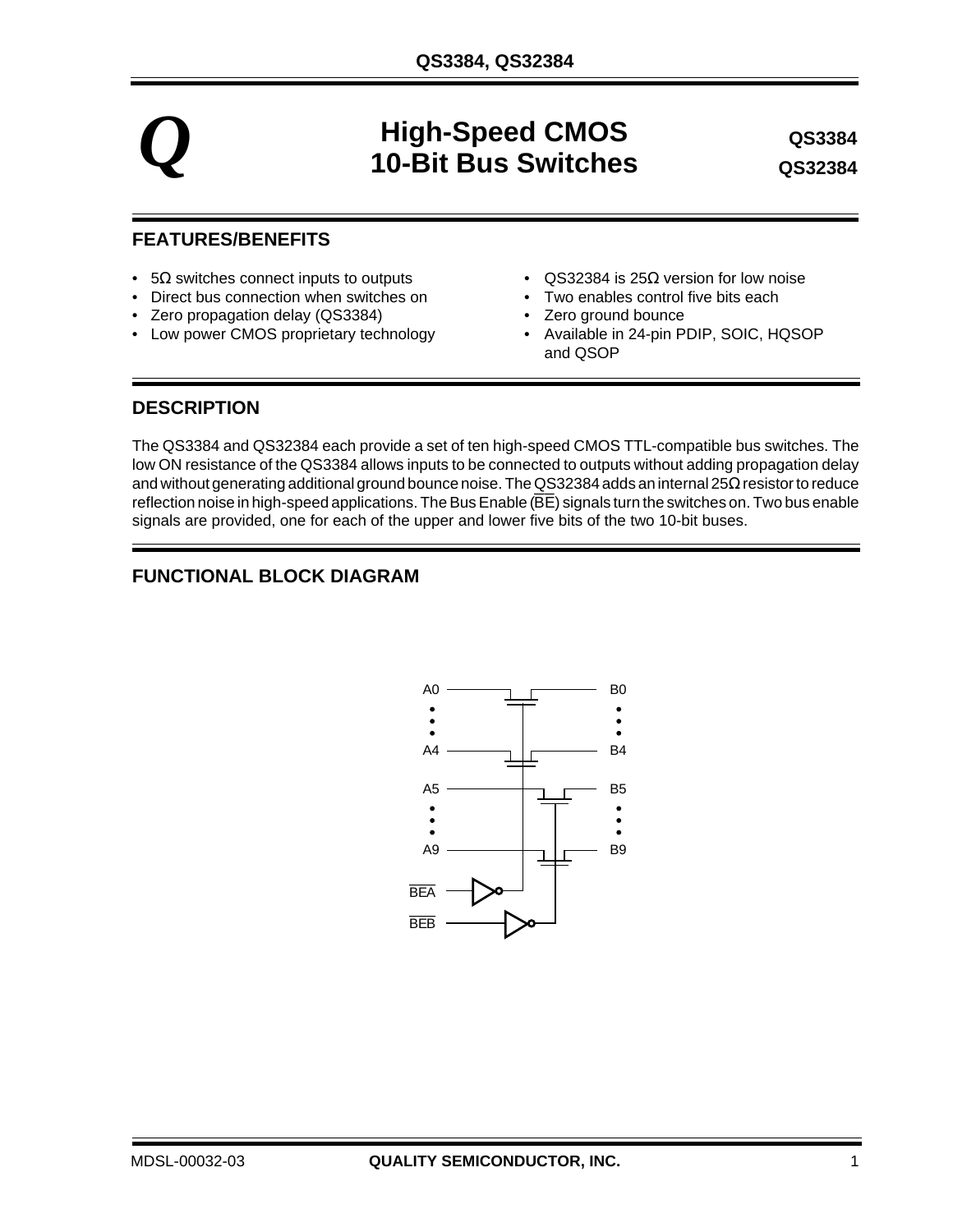## **PIN DESCRIPTION**

| <b>Name</b>  | <b>VO</b> | <b>Function</b>          |
|--------------|-----------|--------------------------|
| $A9-AO$      | I/O       | Bus A                    |
| <b>B9-B0</b> | I/O       | Bus B                    |
| BEA, BEB     |           | <b>Bus Switch Enable</b> |

## **PIN CONFIGURATION (All Pins Top View)**

**PDIP, SOIC, QSOP, HQSOP**

| BEA            |                | 24 | VCC            |
|----------------|----------------|----|----------------|
|                |                |    |                |
| B0             | $\overline{c}$ | 23 | B9             |
| A <sub>0</sub> | 3              | 22 | A <sub>9</sub> |
| A1             | 4              | 21 | A8             |
| B1             | 5              | 20 | B8             |
| B2             | 6              | 19 | B7             |
| A2             | 7              | 18 | A7             |
| A <sub>3</sub> | 8              | 17 | A6             |
| B3             | 9              | 16 | B6             |
| B4             | 10             | 15 | B5             |
| A4             | 11             | 14 | A <sub>5</sub> |
| GND            | 12             | 13 |                |
|                |                |    |                |

# **FUNCTION TABLE**

| <b>BEA</b> | <b>BEB</b> | <b>B4-B0</b> | <b>B9-B5</b> | <b>Function</b>   |
|------------|------------|--------------|--------------|-------------------|
| н          |            | Hi-Z         | Hi-Z         | <b>Disconnect</b> |
|            |            | $A4-A0$      | Hi-Z         | Connect           |
| Н          |            | Hi-Z         | A9-A5        | Connect           |
|            |            | A4-A0        | A9-A5        | Connect           |

## **ABSOLUTE MAXIMUM RATINGS**

| DC Output Current Max. Sink Current/Pin  120 mA |  |
|-------------------------------------------------|--|
|                                                 |  |
|                                                 |  |

**Note:** Stresses greater than those listed under ABSOLUTE MAXIMUM RATINGS may cause permanent damage to QSI devices that result in functional or reliability type failures.

# **CAPACITANCE**

 $TA = 25^{\circ}C$ ,  $f = 1$  MHz,  $V_{IN} = 0V$ ,  $V_{OUT} = 0V$ 

|                             | <b>SOIC</b> |  | <b>QSOP</b> |     | <b>PDIP</b> |     | <b>HQSOP</b> |     |      |  |
|-----------------------------|-------------|--|-------------|-----|-------------|-----|--------------|-----|------|--|
| <b>Pins</b>                 | Max<br>Typ  |  | Typ         | Max | <b>Typ</b>  | Max | Typ          | Max | Unit |  |
| <b>Control Pins</b>         | 3           |  | າ           | 4   |             |     |              |     | рF   |  |
| <b>QuickSwitch Channels</b> |             |  |             |     |             |     | 10           | 11  | рF   |  |

**Note:** Capacitance is characterized but not tested.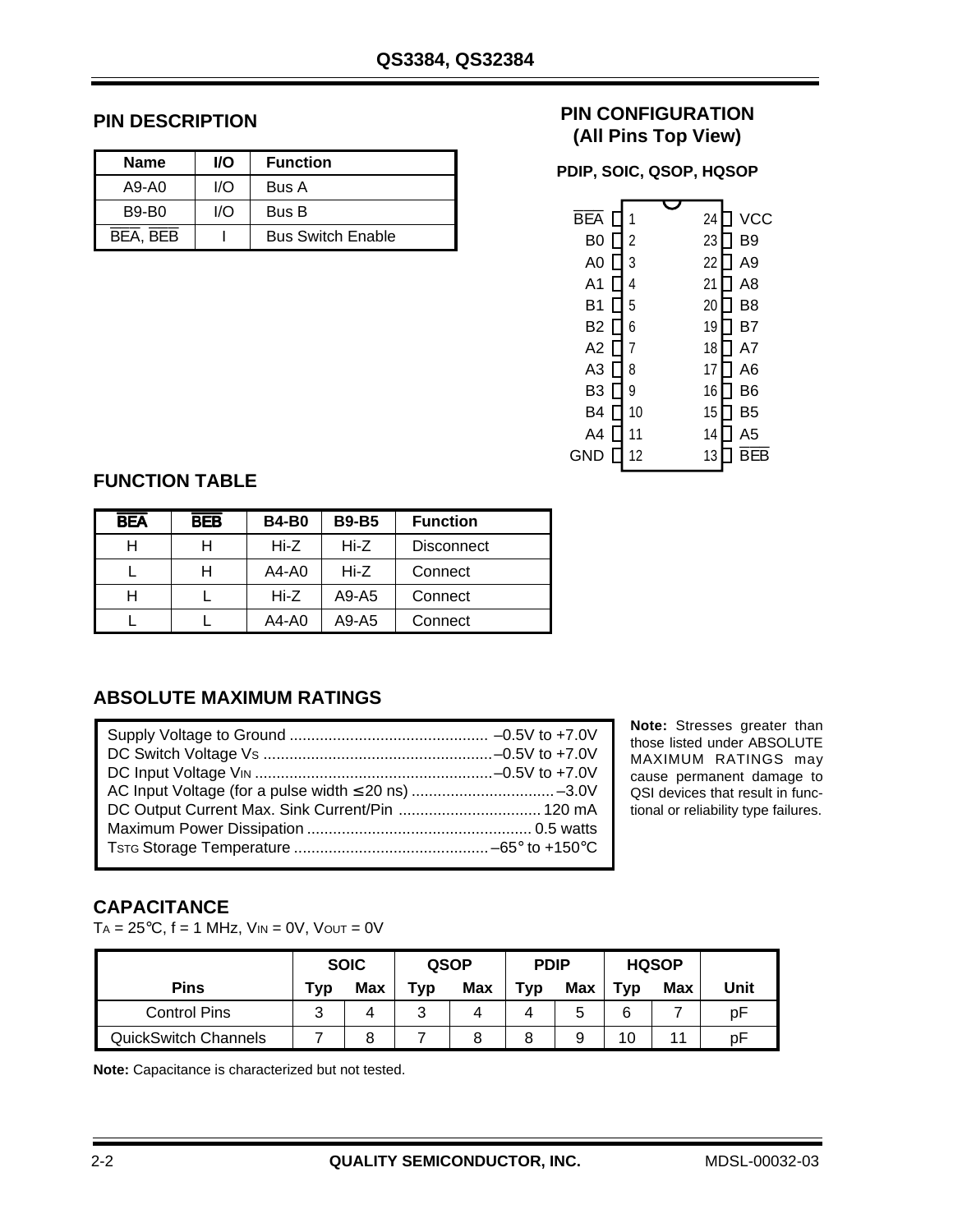# **DC ELECTRICAL CHARACTERISTICS OVER OPERATING RANGE**

Commercial: TA =  $0^{\circ}$ C to 70 $^{\circ}$ C, Vcc = 5.0V  $\pm$  5% Military: TA =  $-55^{\circ}$ C to 125 $^{\circ}$ C, Vcc = 5.0V  $\pm$  10%

| Symbol     | <b>Parameter</b>                      | <b>Test Conditions</b>                          |             | Min               | Typ <sup>(1)</sup> | <b>Max</b>     | Unit   |
|------------|---------------------------------------|-------------------------------------------------|-------------|-------------------|--------------------|----------------|--------|
| Vін        | Input HIGH Voltage                    | <b>Guaranteed Logic HIGH</b>                    |             |                   |                    |                | $\vee$ |
|            |                                       | for Control Inputs                              |             |                   |                    |                |        |
| VIL        | Input LOW Voltage                     | Guaranteed Logic LOW                            |             |                   |                    | 0.8            | $\vee$ |
|            |                                       | for Control Inputs                              |             |                   |                    |                |        |
| $\ln$      | Input Leakage Current <sup>(2)</sup>  | $0 \leq$ V <sub>IN</sub> $\leq$ V <sub>CC</sub> |             |                   | 1                  | μA             |        |
| log        | Off-State Current (Hi-Z)              | $0 \leq A, B \leq Vcc$                          |             | .001              | 1                  | μA             |        |
| los        | Short Circuit Current <sup>(3)</sup>  | $A(B) = 0V$ , $B(A) = Vcc$                      |             | 300               |                    | mA             |        |
| <b>RON</b> | Switch ON Resistance <sup>(4,5)</sup> | $Vec = Min.$                                    | 3384 (Com)  |                   | 5                  | $\overline{7}$ | Ω      |
|            |                                       | $V_{IN} = 0.0 V$                                | 3384 (Mil)  |                   | 10                 | 15             |        |
|            |                                       | $lon = 30 mA$                                   | 32384 (Com) | 20                | 28                 | 40             |        |
|            |                                       |                                                 | 32384 (Mil) | $\hspace{0.05cm}$ | 35                 | 45             |        |
| <b>RON</b> | Switch ON Resistance <sup>(4,5)</sup> | $Vec = Min.$                                    | 3384 (Com)  |                   | 10                 | 15             | Ω      |
|            |                                       | $V_{IN} = 2.4V$                                 | 3384 (Mil)  |                   | 15                 | 20             |        |
|            |                                       | $lon = 15 mA$                                   | 32384 (Com) | 20                | 35                 | 48             |        |
|            |                                       |                                                 | 32384 (Mil) |                   | 40                 | 55             |        |

#### **Notes**:

1. Typical values indicate  $\text{Vec} = 5.0\text{V}$  and  $\text{Ta} = 25\text{°C}$ .

2. During input/output leakage, testing all pins are at a HIGH or LOW state, and the BE control is HIGH.

3. Not more than one output should be used to test this high power condition and the duration is ≤1 second.

4. Measured by voltage drop between A and B pins at indicated current through the switch. ON resistance is

determined by the lower of the voltages on the two (A, B) pins.

5. Max. value RON guaranteed but not tested.



#### **Typical ON Resistance vs VIN at 4.75 Vcc (QS3384 Only)**